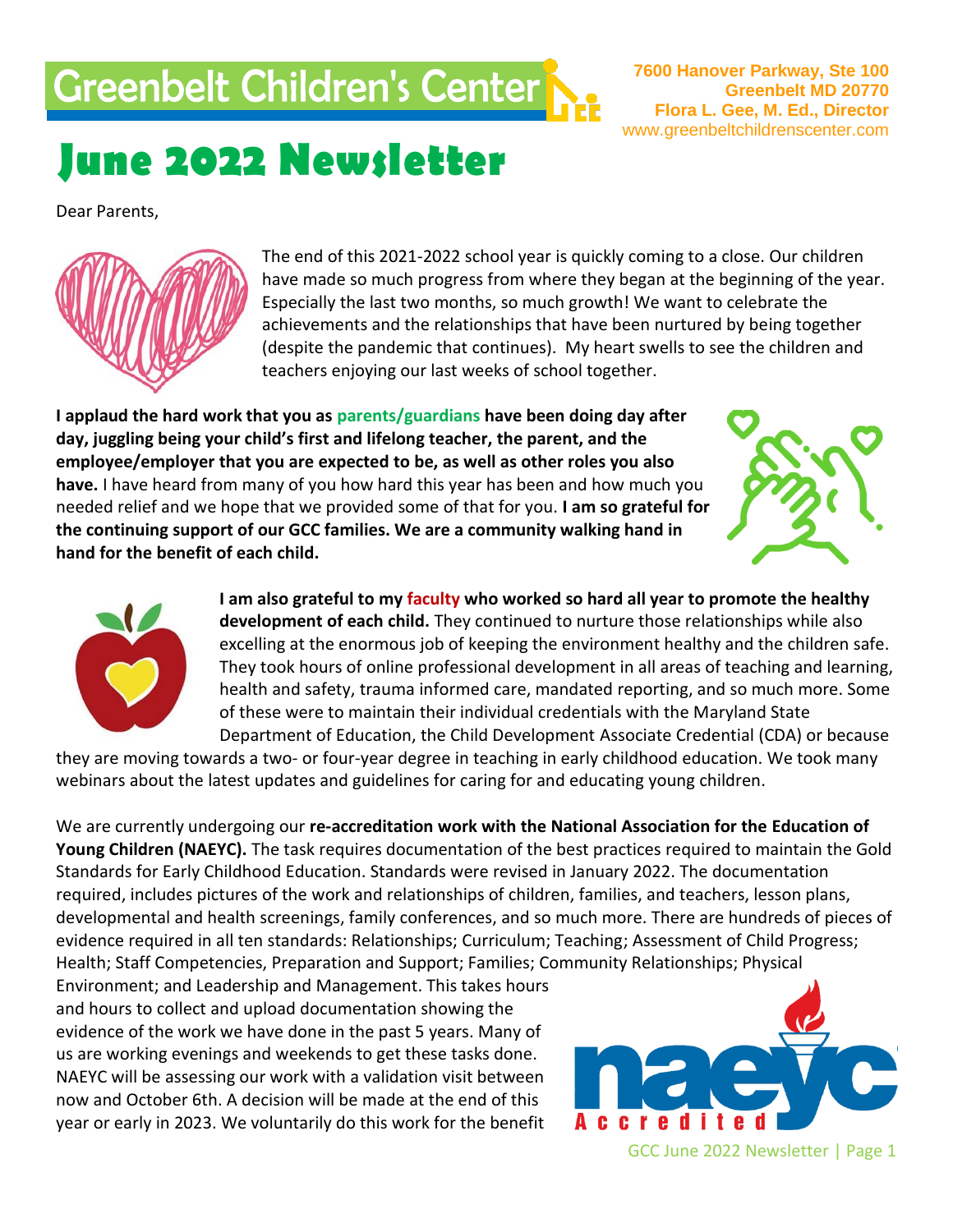# **Greenbelt Children's Center**

**7600 Hanover Parkway, Ste 100 Greenbelt MD 20770 Flora L. Gee, M. Ed., Director** www.greenbeltchildrenscenter.com

of our children and families. It is something that our faculty can take pride in, to be associated with a highquality program that they significantly contribute to for the benefit of our community.

We look forward to the development of a vaccine for children under five. There has been a recent report that this may start June  $21^{st}$ . Our children are mostly very cooperative about masking, but their little noses get exposed when the mask slides down and they are busily playing and learning. Maintaining a physical distance of 6 feet is not possible with young children. It is my hope, once a vaccine is available for children under five, is that parents will fully vaccinate their children to protect them, the community, and to end the quarantine requirements in preschools that continue for exposure to a positive Covid case.





**We continue to provide the highest quality early education and care as we have done for 32 years.** We have a huge responsibility to keep everyone – teachers, children, and families - safe and healthy. We want our children to have excellent outcomes for school and life. Our goal is for children to have rich experiences that include warm memories of relationships with friends and teachers. **We thank you for giving us the trust and opportunity for that with your precious child.**

For our **End of the Year Celebration, Friday, June 17**, we will be sending home a special thank you gift for the family to share and certificates for the level of completion for each child, honoring their accomplishments with us this year. We have planned a **Pizza Party for lunch so no need to pack a lunch that day**. We plan for teachers to take a picture of their class to send out to their families.



**We request that all Lending Library Back Packs and books be read and returned to us on or before June 17, to receive your child's Certificate of Completion**.



Please be aware we will be **sending home all child belongings on the last day of school**, **Thursday, June 23rd ,** so we can do a deep clean before our first day of Summer Program that starts on Monday, June 27th, when the **GCC is closed for In-service on Friday, June 24th** .

**We have an exciting Summer to look forward to**, especially going to the pool on Monday, Tuesday, and Wednesday mornings!